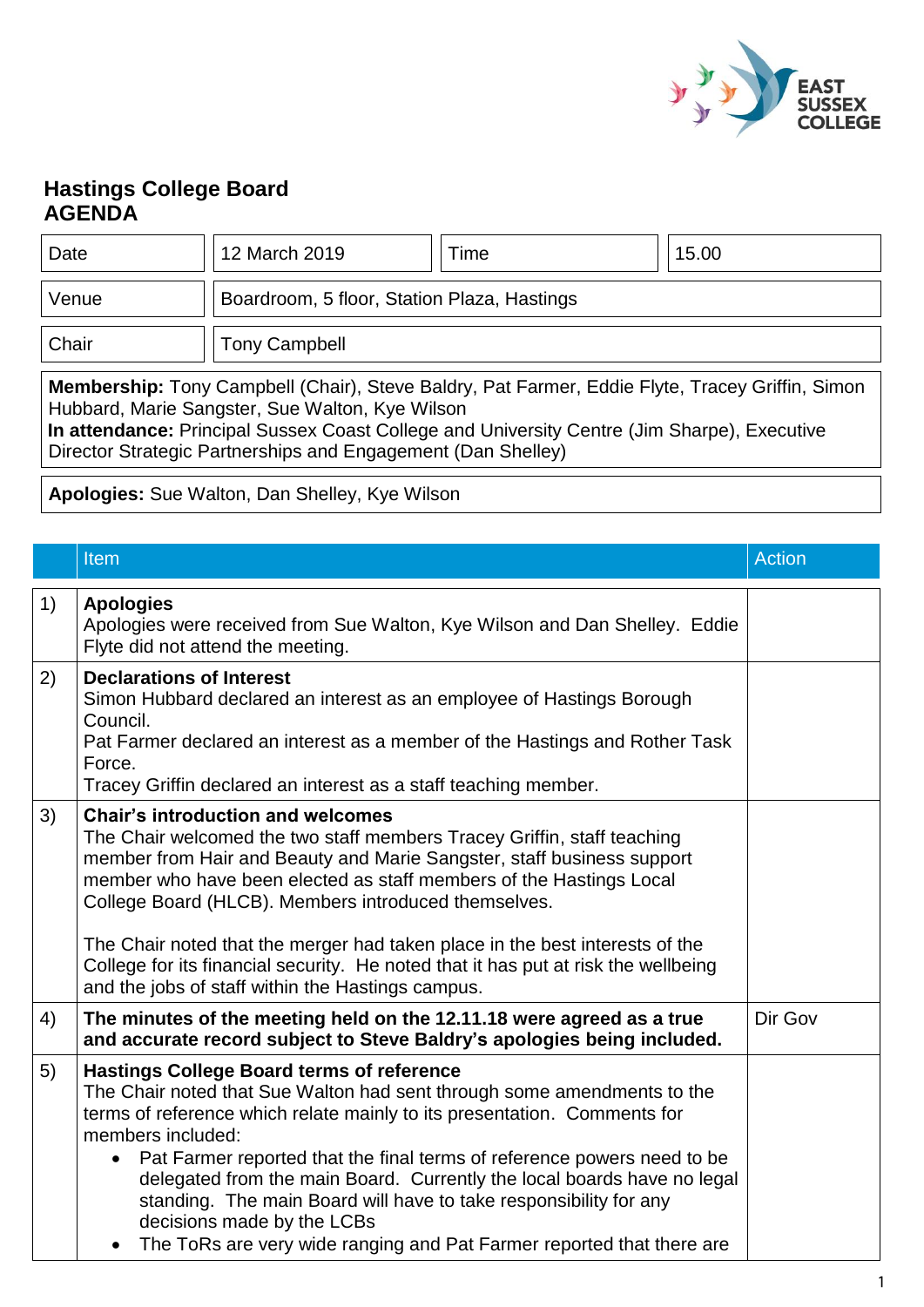

|           | a few areas that the Board may not be able to exercise, for example        |           |
|-----------|----------------------------------------------------------------------------|-----------|
|           | around finance, health and safety and work with the LEPs. He               |           |
|           | suggested the ToRs should be thinned out considerably to address this      |           |
|           | and demonstrate that the main purpose of the LCB is around curriculum      |           |
|           | and standards                                                              |           |
| $\bullet$ | Pat Farmer reported that it was very clear that the HLCB was unhappy       |           |
|           | that there would be only Board member serving on the LCBs going            |           |
|           | forward and that this should be addressed                                  |           |
| $\bullet$ | The Dir Gov noted that the Quality and Standards Committee had             |           |
|           | agreed to keep the current ToRs for LCBs in place for this academic        |           |
|           | year as a pilot and they would be reviewed in June                         |           |
| $\bullet$ | Marie Sangster noted that it is important to keep in mind that the College |           |
|           | is serving the community                                                   |           |
| $\bullet$ | Simon Hubbard noted that the ToRs are falling between two areas; it is     |           |
|           | neither a delegated Board nor a consultative wider body. He noted that     |           |
|           | there is an argument for both types of board but presently neither role is |           |
|           | being fulfilled. He suggested that if a wider membership is recruited this |           |
|           | will address the consultative side of the LCBs                             |           |
| $\bullet$ | The Chair noted that he saw a model akin to academisation with regard      |           |
|           | to independence in the financial aspect                                    |           |
| $\bullet$ | The Chair noted that the other responsibilities such as safeguarding,      |           |
|           | student services, health and safety need oversight and need to be locally  |           |
|           | managed and a reporting system needs to be in place                        |           |
| $\bullet$ | The Chair noted that the identity of Hastings and Rother has to be put     |           |
|           | into concrete wording and the Principal of Hastings is responsible to      |           |
|           | ensure this is done                                                        |           |
|           | Jim Sharpe reported that it is important that to recognise that the HLCB   |           |
|           | would like to flex and modify the ToRs and the CEO and Henry Ball are      |           |
|           | fully on Board with this taking place. They need to move to a place        |           |
|           | which is more acceptable. The Principals want that level of autonomy       | <b>JS</b> |
|           | and the advisory role. Jim Sharpe noted that he had sent the ToRs of       |           |
|           | the Aquinas Trust which he sits on to the CEO and Henry Ball as an         |           |
|           | example of how this could be done. He agreed to send out to the HLCB.      |           |
|           | Jim Sharpe read from the Rye Trust ToRs                                    |           |
| ٠         | The Dir Gov noted that the Eastbourne and Lewes LCB's had approved         |           |
|           | the ToRs                                                                   |           |
|           | Marie Sangster reported that these terms of reference look like they       |           |
|           | have teeth                                                                 |           |
| $\bullet$ | Jim Sharpe reported that there has to be an understanding of the           |           |
|           | challenges to inform education                                             |           |
| $\bullet$ | Steve Baldry noted that locality and community is important and if that is |           |
|           | lost something will be lost locally                                        |           |
| ٠         | The Dir Gov reported that the Eastbourne and Lewes LCBs were               |           |
|           | recruiting a number of local stakeholders and employers. Pat Farmer        |           |
|           | reported that the consultative part is important but it is not the same as |           |
|           | the monitoring and challenge and this needs to be done at a local level    |           |
| ٠         | It was agreed that delivery needs to be effective for the local community  |           |
|           | Pat Farmer noted that the LCBs needs clearly defined responsibilities      |           |
|           | Tracey Griffin noted that many people in the community do not feel they    |           |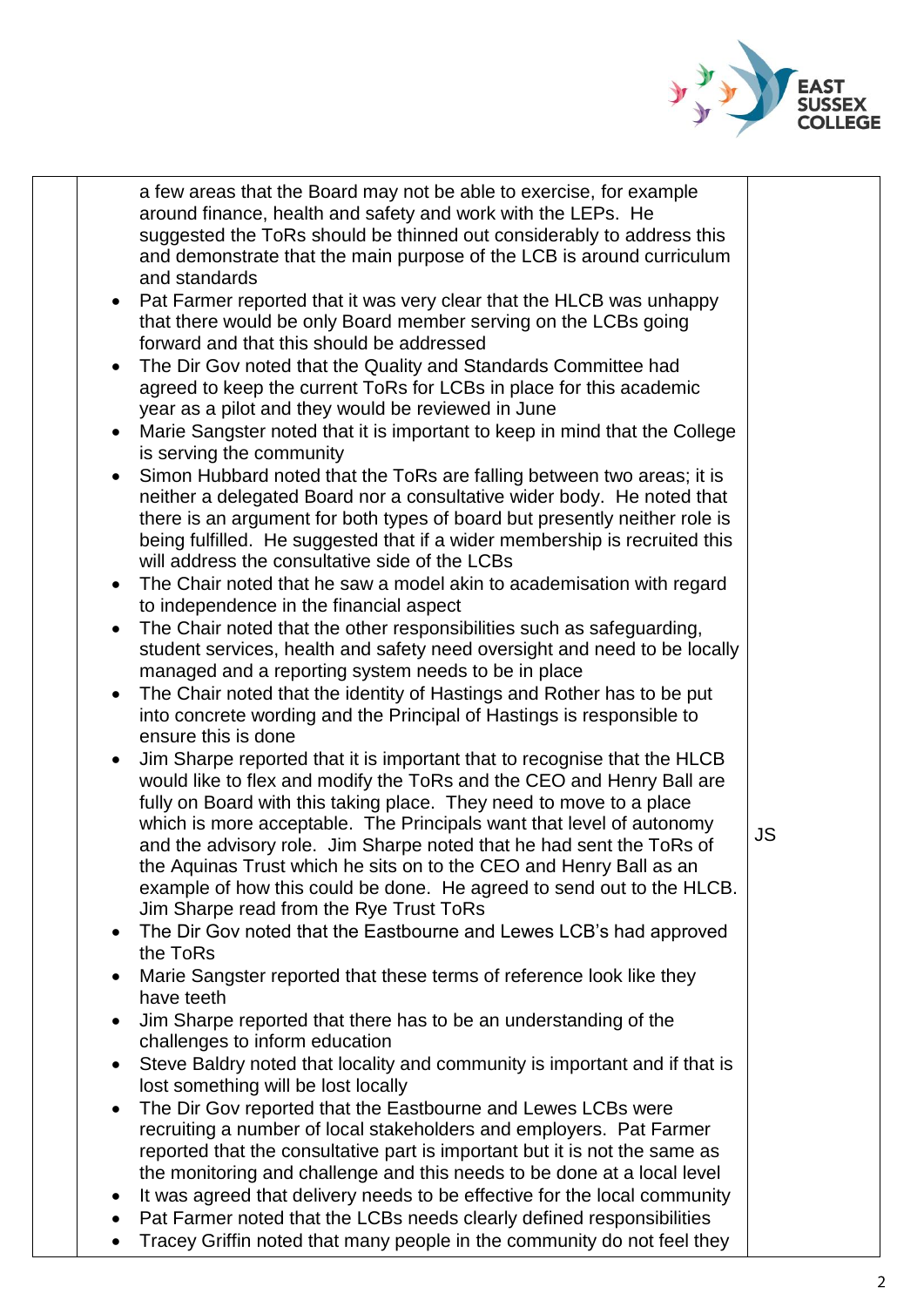

are part of the College and there are ways to push this forward to embed community groups. Communication could be improved to work towards getting more employers into the College to work with students. The Chair noted that there has always been a drive to support the community and the community is proud of the College, the relationship with schools are strong and the community is at the forefront of the minds of the main Board. He added that there are still ways to improve on this and the staff view is important. The Chair noted that it takes a Board that is committed and willing to put in the challenge to move that forward

- Simon Hubbard noted that there were different views in the community about the merger. There are exciting things happening with the UTC in Newhaven and the Newhaven regeneration plans and the development of the site with Eastbourne Borough Council. These all form a common shared agenda that drives things forward. There is a huge agenda at Hastings, the employment opportunities with the College and Hastings Borough Council and there is a need to create an agenda about what Hastings College is about and what the big challenges are. Where might the councils and health service cooperate to generate a programme that is exciting and attracts attention and funding? Hastings has got used to being the centre of regeneration but now it is happening somewhere else and it needs to drive its own agenda
- Marie Sangster noted that everyone is short of money and sharing of people, places and resources has got to be a good thing for the community
- Simon Hubbard noted that the government has announced the Stronger Towns Fund and in the SE there are not that many poor towns so there will be opportunities to address the local agenda with other parties. He noted that time needs to be spent building interest and an agenda. There is also substantial money from the Opportunity Area funding and the College is at the heart of it
- Steve Baldry noted that the outcome of the College is wanting to improve lives and this comes through the employers. He added that there are frustrations from employers with the College in terms of its interface with employers. The College's purpose is to deliver individuals the lifestyle they want and qualifications are second place to this
- The Chair noted that a conference is coming up in June with representatives from Hastings Borough Council attending with the view to strengthening partnerships
- Jim Sharpe noted that there is a big challenge with schools in the area and the quality of provision
- The Chair noted that the Group should be celebrating the University Centre which provides a positive image for employers in Hastings
- Marie Sangster reported that the new Ofsted framework focuses on raising standards and the holistic point of education
- Jim Sharpe reported that the College want to spend more of their Adult Education Budget (AEB) in house and to have more effective engagement with employers, delivering training and helping local businesses to upskill their employees. He suggested that this Board should be challenging the Principal on achieving this outcome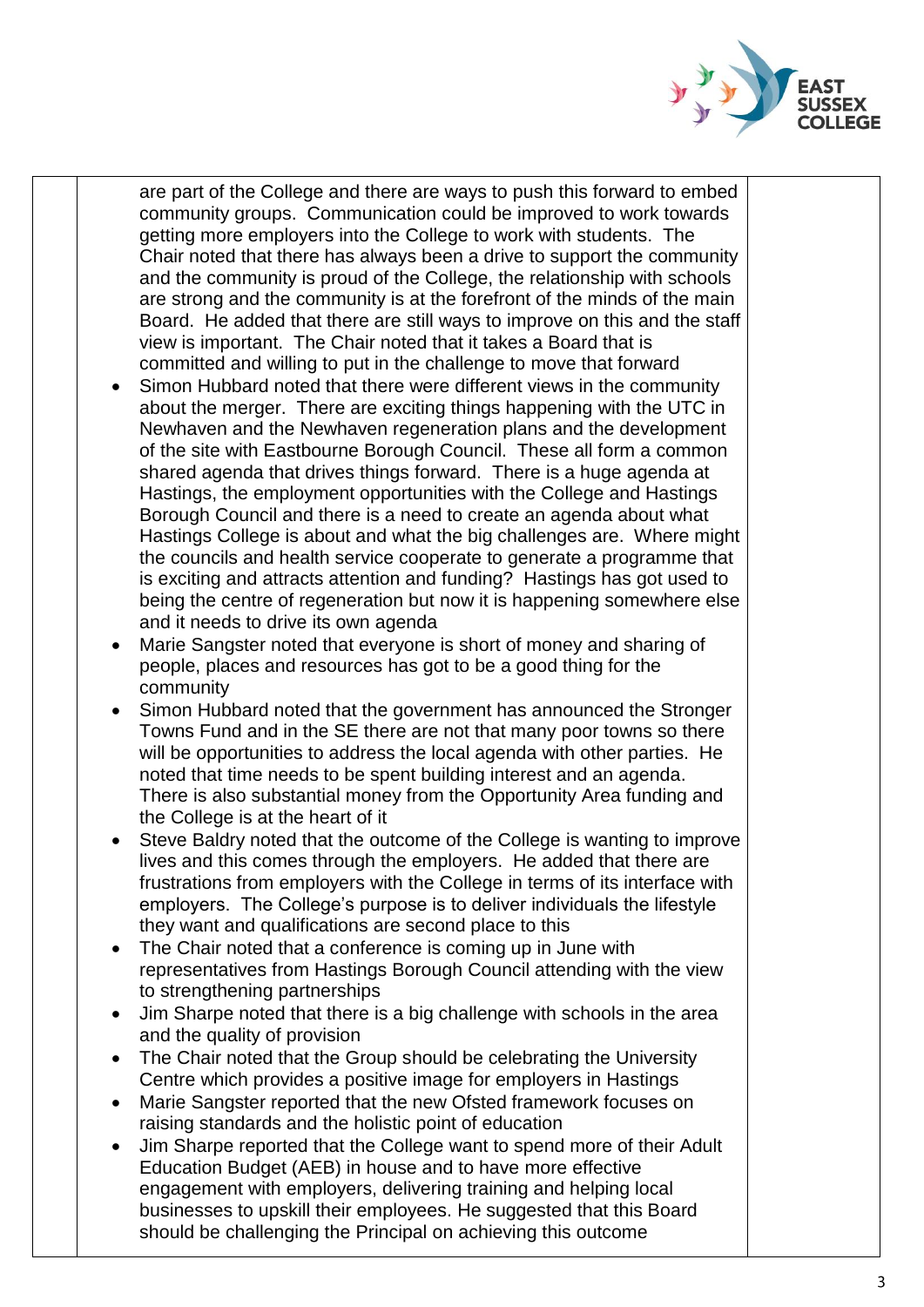

|    | Steve Baldry noted there are challenges as there are not huge<br>employers in the town. Jim Sharpe reported that the College is widening<br>employer participation and offering courses for all GP secretaries and all<br>teaching assistants to address this<br>Simon Hubbard noted that there is a need to look at what is important for<br>Hastings College. There is a capacity issue for development and<br>thinking as the majority of resource goes to the centre at Eastbourne<br>with local managers being responsible at the different sites. The aim is<br>to develop the function of this Board, to write down the needs and<br>discuss them at the HLCB and with other local partners to see how keen<br>they would be to work with and support the College in developing ideas.<br>He added that the College can only do realistic development with the<br>resources available. Simon Hubbard noted that he is happy to write a<br>side of A4 to circulate to the HLCB for them to add to, to take to the main<br>Board with ideas about what this Board wants to do<br>The Chair assured the HLCB that all comments would be brought to the<br>final set of ToRs in place for the next academic year. | <b>SH</b><br><b>TC</b> |
|----|----------------------------------------------------------------------------------------------------------------------------------------------------------------------------------------------------------------------------------------------------------------------------------------------------------------------------------------------------------------------------------------------------------------------------------------------------------------------------------------------------------------------------------------------------------------------------------------------------------------------------------------------------------------------------------------------------------------------------------------------------------------------------------------------------------------------------------------------------------------------------------------------------------------------------------------------------------------------------------------------------------------------------------------------------------------------------------------------------------------------------------------------------------------------------------------------------------------------|------------------------|
| 6) | <b>Election of Vice Chair</b><br>Pat Farmer was agreed as Chair of the HLCB.                                                                                                                                                                                                                                                                                                                                                                                                                                                                                                                                                                                                                                                                                                                                                                                                                                                                                                                                                                                                                                                                                                                                         |                        |
| 7) | Update on Hastings College Board membership - stakeholders, students,<br>staff members<br>Jim Sharpe updated as follows:<br>The College has been building up relationships with the local schools<br>and Hilary Morawska, Head of Hastings Academy and Neil Moir, Head of<br>St Leonards Academy are keen to be involved and join the HLCB and<br>are meeting with Jim Sharpe and Tony Campbell<br>Expressions of interest have come from the other schools but are not<br>$\bullet$<br>been taken up at this stage<br>There are two large employers locally who are keen to be involved and<br>JS noted that he hoped to meet up with them soon.                                                                                                                                                                                                                                                                                                                                                                                                                                                                                                                                                                    |                        |
| 8) | <b>Local College Board KPIs</b><br>Jim Sharpe reported:<br>The metrics are quality and standards based<br>Jim Sharpe asked members whether they were appropriate KPIs, he<br>$\bullet$<br>noted that they have gone to the other two boards. Pat Farmer noted<br>that high grades, progression and work experience are missing and Jim<br>Sharpe agreed to revise<br>Steve Baldry asked about achievement and Jim Sharpe explained that it<br>$\bullet$<br>is retention multiplied by how many students passed, previously it was<br>called success rates<br>The KPIs include all levels from Entry to Level 3<br>$\bullet$<br>Members questioned why the Functional Skills level is lower and Jim<br>Sharpe reported it is because students have now moved to Level 2<br>which has significantly lower achievement and will pull down overall FS<br>grade<br>The Chair asked if the government had revised its position on English<br>$\bullet$<br>and maths retakes and Jim Sharpe reported that there had been a slight<br>amendment to the condition of funding for next year but for students with                                                                                                              | <b>JS</b>              |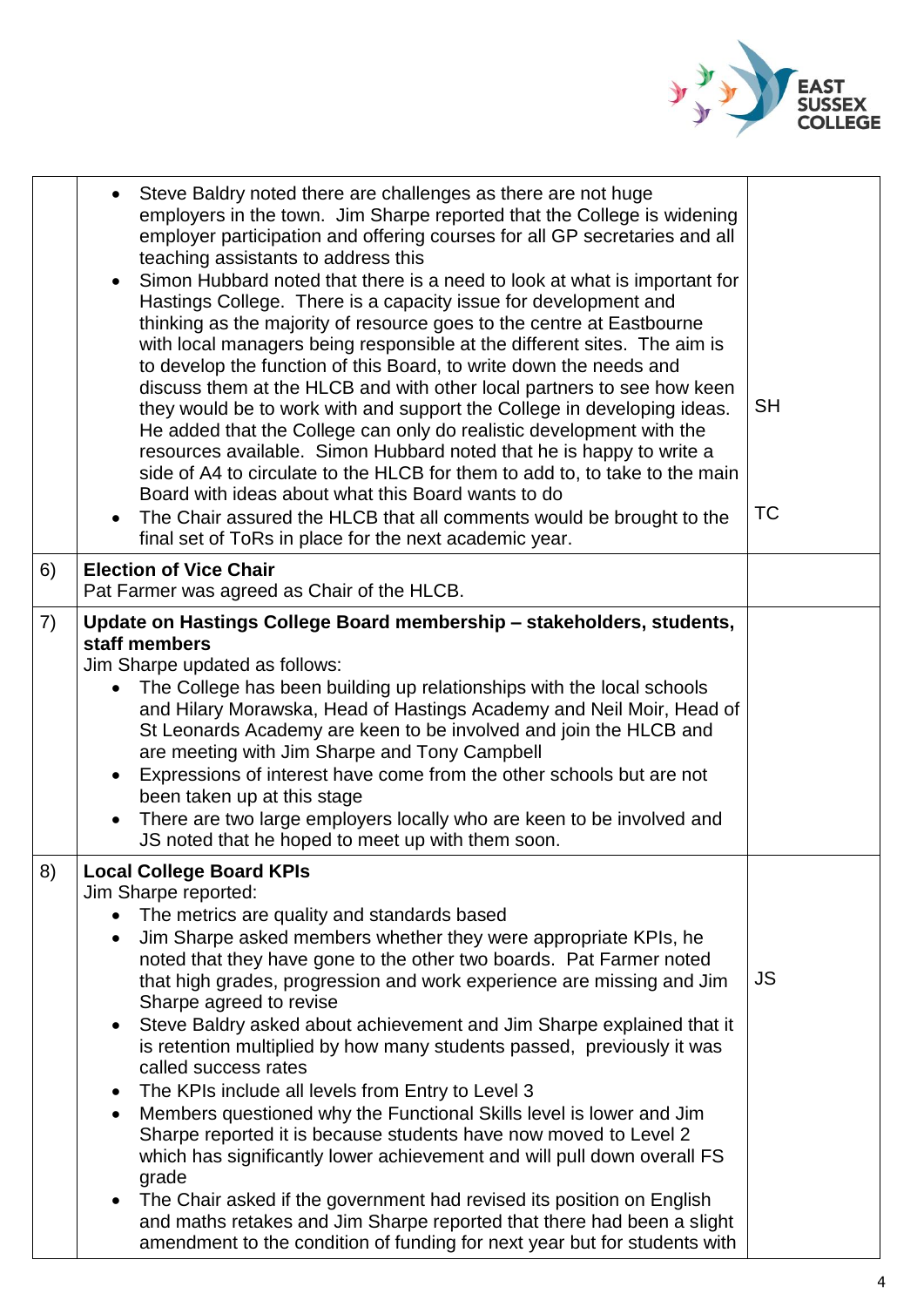

| 9)  | a Level 3 it has not changed. He noted that no one wants to admit it is<br>not working. The qual is not appropriate for a lot of students<br>Members questioned why some targets appear lower than they were<br>previously. Jim Sharpe reported that targets are for all three Colleges so<br>the starting point is lower at Eastbourne. Pat Farmer asked who agreed<br>that targets would be combined for all three Colleges. Members<br>questioned how they could monitor performance and stretch at Hastings<br>effectively when some targets were not stretching. Jim Sharpe noted<br>that the KPIs would go to Q&S meeting. Jim Sharpe noted that the<br>Apprenticeship target is for the Group, Pat Farmer noted that if the<br>HLCB is trying to monitor what this College is doing it is very hard to do<br>with these KPIs<br>Ofsted update – Jim Sharpe noted that he is cultivating a relationship<br>with Stewart Jackson lead for the SE for Ofsted. The monitoring visit<br>was very positive. He explained that every merged college has no grade<br>and it can be inspected within three years of merger. Ofsted want to<br>give a merged college as long as possible to be Good so they should<br>give until 2020-21 for an inspection, but it will depend on achievement<br>for this academic year. In terms of process there is a new EIF which is<br>currently under consultation and the Group is inspected as a group so it<br>will get a single grade for overall effectiveness. What is still uncertain is<br>whether each campus (currently the College Group provides data under<br>3 campus identifiers) will be graded separately for its provision.<br><b>HE</b> report |  |  |
|-----|------------------------------------------------------------------------------------------------------------------------------------------------------------------------------------------------------------------------------------------------------------------------------------------------------------------------------------------------------------------------------------------------------------------------------------------------------------------------------------------------------------------------------------------------------------------------------------------------------------------------------------------------------------------------------------------------------------------------------------------------------------------------------------------------------------------------------------------------------------------------------------------------------------------------------------------------------------------------------------------------------------------------------------------------------------------------------------------------------------------------------------------------------------------------------------------------------------------------------------------------------------------------------------------------------------------------------------------------------------------------------------------------------------------------------------------------------------------------------------------------------------------------------------------------------------------------------------------------------------------------------------------------------------------------------------------------------|--|--|
|     | A report was tabled in Dan Shelley's absence. See appended report for details.<br>Jim Sharpe noted that there are ongoing challenges in a highly competitive<br>environment and if you can retain HE student numbers it is going relatively well.<br>Marie Sangster reported that reception has been receiving many enquiries<br>about HE courses.<br>Simon Hubbard asked in terms of space utilisation, how close to capacity the<br>College is. Jim Sharpe noted there is room. The aim is to give students a HE<br>experience in an FE College and he is trying to protect the space. Both sides of<br>the 5 <sup>th</sup> floor are being used so there is growth capacity. The College has run<br>out of space at Ore where there are significant challenges because of growth in<br>16-19s. Motor Vehicle is moving back into Ore next year and Engineering<br>continues to grow.                                                                                                                                                                                                                                                                                                                                                                                                                                                                                                                                                                                                                                                                                                                                                                                                              |  |  |
| 10) | Update on Quality Improvement Plan including risks update/emerging<br>quality improvement issues and predicted achievement<br>Jim Sharpe updated as follows:<br>Section 1 – the biggest challenge is recruitment and filling challenging<br>teaching posts, in particular GCSE English and maths and plumbing.<br>The College is employing too many agency teachers at too high cost<br>with questionable quality<br>Quality Assurance actions – first term was very focused on preparing the<br>$\bullet$<br>Group for the monitoring visit. Jim Sharpe, as the cross Group lead in<br>quality and the Ofsted nominee for inspection was busy during this<br>period. Post-Christmas and for the remainder of the year the focus is to<br>drive up achievement rates. From September, it will be around helping<br>teaching staff to be prepared for the new EIF. Keith Brister, Head of                                                                                                                                                                                                                                                                                                                                                                                                                                                                                                                                                                                                                                                                                                                                                                                                             |  |  |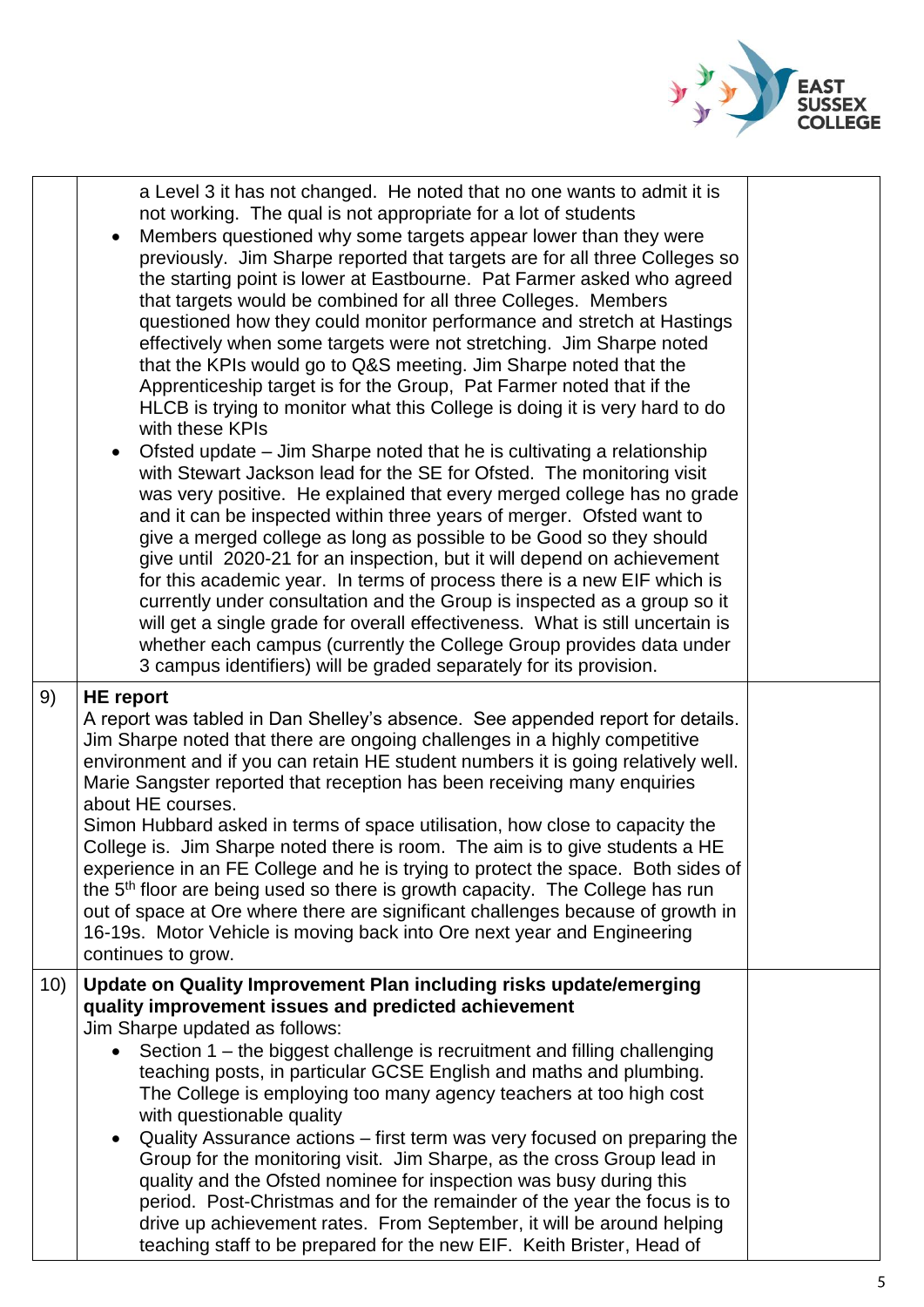

Quality, has been seconded into A Level provision, which is the Groups second focus after English and Maths

- E&M, particularly GCSE mathematics is very problematic for staffing. Some students are being moved onto Functional Skills courses or alternative quals and there has been some progress over the last two weeks. Steve Baldry asked what is being done differently and Jim Sharpe reported that the College has gone out to the community and found a retired head of Maths who is working 3 days a week with highrisk students. A PGCE student has been fast tracked to teach Maths. Non preferred agencies are being used with the College's no regrets budget to supplement teaching. A skills audit through the whole college found a member of staff in Supported Ed who is teaching Maths. The Forces have been contacted by HR about retraining for Maths teacher roles and a social media campaign has been launched in East Sussex to target graduates for teacher training. The College is trying to be as innovative as possible to find Maths teachers. Jim Sharpe reported that a lot of energy has been spent on senior schools around sharing support, but has not come to fruition. There is no forum for head teachers in Hastings so the College is hosting an event in June to look at how to address the issues and look at training more teachers, retraining and improving English and Maths provision in schools. Tracey Griffin asked how staff can reassure students who had unusual
- experiences this year in their Maths classes. Jim Sharpe reported that there will be a different delivery model and that what needs to change is the model of GSCE delivery. He said that staff need to be honest and explain that it is very hard to find good maths teachers. Steve Baldry asked if communications are good at the College and whether students are mindful of the difficulties faced. Jim Sharpe noted that the only thing that gives traction for students is having someone in front of them who they connect with. He noted that the vast majority of students are desperate to achieve
- Pat Farmer commented that it is a very challenging QIP and one of the most challenging he has seen in a number of years. He noted that he is sure that Jim Sharpe is on the case and doing all he can to address the issues.

## 11) **Employer Engagement**

This item was deferred. 12) **Applications update for 19/20** Jim Sharpe reported that it is the last year of the low demographic for 16-19s before the figures start to increase. Applications are in line with the last two years and normal events to capture enrolments will take place between now and the end of year. He reported that it is still almost impossible to access the two Ark secondary schools and the College has spoken to the Innovation fund about the challenges and these will be followed up under the Baker clause. He noted that recruitment is no more challenging than in previous years. 13) **Curriculum Planning 2019/2020**

Jim Sharpe noted that the following:

• Curriculum planning closed on Friday